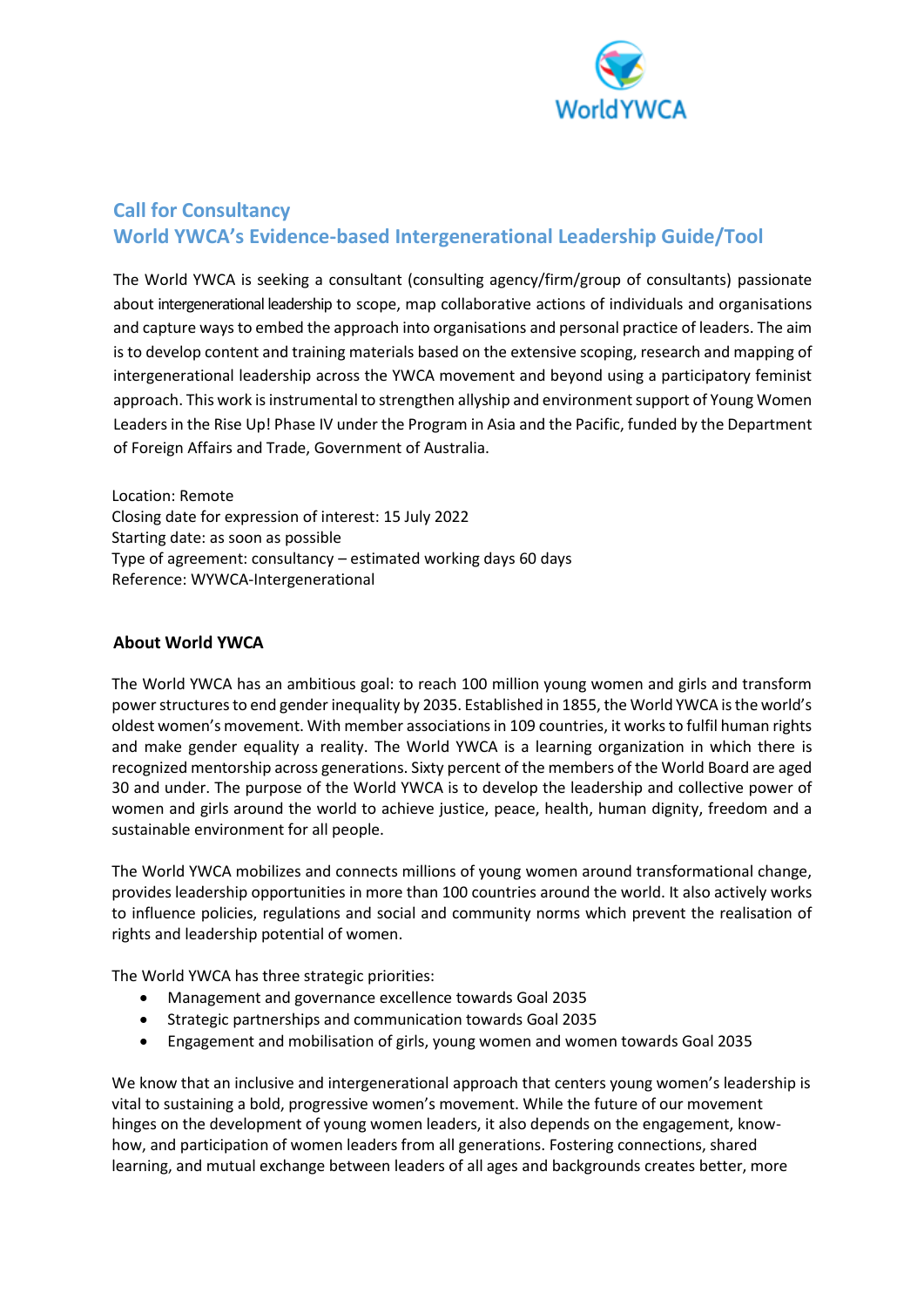

impactful leadership models and strengthens our movement. In our work amplifying young women's voices and centering their leadership and advocacy, we are intentionally collaborative and intergenerational in our approach. World YWCA is keen to create a guide/tool that will help ensure sharing of this intergenerational learnings and approach with the wider human-rights sector, including the wider YWCA movement.

## **About RiseUp! Mobilising Young Women's Leadership and Advocacy Program ('RiseUp!')**

Young women in the Pacific and Asia live with constant violations of their human rights. The barriers they already face to claiming their rights have increased with the COVID-19 pandemic and emergencies such as natural disasters and political crises. Discriminatory attitudes held across societies based on gender and age constrain leadership opportunities for young women and block their ideas and solutions from being heard. When young women have the space, support, and recognition to rise to become leaders, they are an influential force in championing young women's rights and social change in their families, communities and beyond. The RiseUp! program empowers young women in Asia and the Pacific to build their skills, knowledge, and networks to be confident leaders, claim their rights and act together to create positive social change. RiseUp! supports all leaders to work together, share their knowledge and leadership with others, and inspire all young women to use their voices and act together for social change. Intergenerational leadership is central to the work of Rise Up! and in utilizing this approach and furthering its practice the greater impact the program can have on the individuals and communities it works with.

[World YWCA Glossary and Definitions](https://www.worldywca.org/wp-content/uploads/2020/12/1.World-YWCA-Movement-Glossary-and-Definitions-1-3.pdf) describes Intergenerational as "*Intergenerational describes the relationship between and across generations. An intergenerational approach is grounded in respect for the lived experience of each individual, independent of their age, and what we can learn from them*."

Intergenerational leadership is a central element to YWCA values and an essential aspect of the overall goal of Rise Up! Phase IV without strong intergenerational support, mentoring and meaningful engagement, achieving inclusivity is limited. The absence of meaningful intergenerational leadership has a huge impact not only on the environment support and operations of the program but limits the personal leadership journeys of all women and a missed opportunity to learn from lived experience, increased support and allyship. The presence of intergenerational leadership and its practical application is fundamental to the individual journeys of participants and a central element to an approach that builds young women's individual and collective power to drive change in their lives and communities, RiseUp! is a core method for the World YWCA to achieve Goal 2035 that '100 million young women and girls transform power structures to create justice, gender equality and a world without violence and war, leading a sustainable YWCA movement, inclusive of all.' During Phase IV the RiseUp! model and resources continue to be developed and adapted to meet young women's changing needs. New online platforms and resources are being created so that RiseUp! can be used by young women in other countries and beyond the YWCA.

The consultancy will have several components and will be in strong collaboration with leaders across the YWCA movement, external partners and donors, as well as those directly involved with Rise Up! Phase IV. World YWCA will provide guidance and support on the process to ensure it is co-created along with the young women leads to ensure a leadership project, by them and for them, thereby not only strengthening World YWCA's design, but building a curriculum that answers to women and young women in all their diversity, an opportunity to co-design, co- create and co-decide for themselves.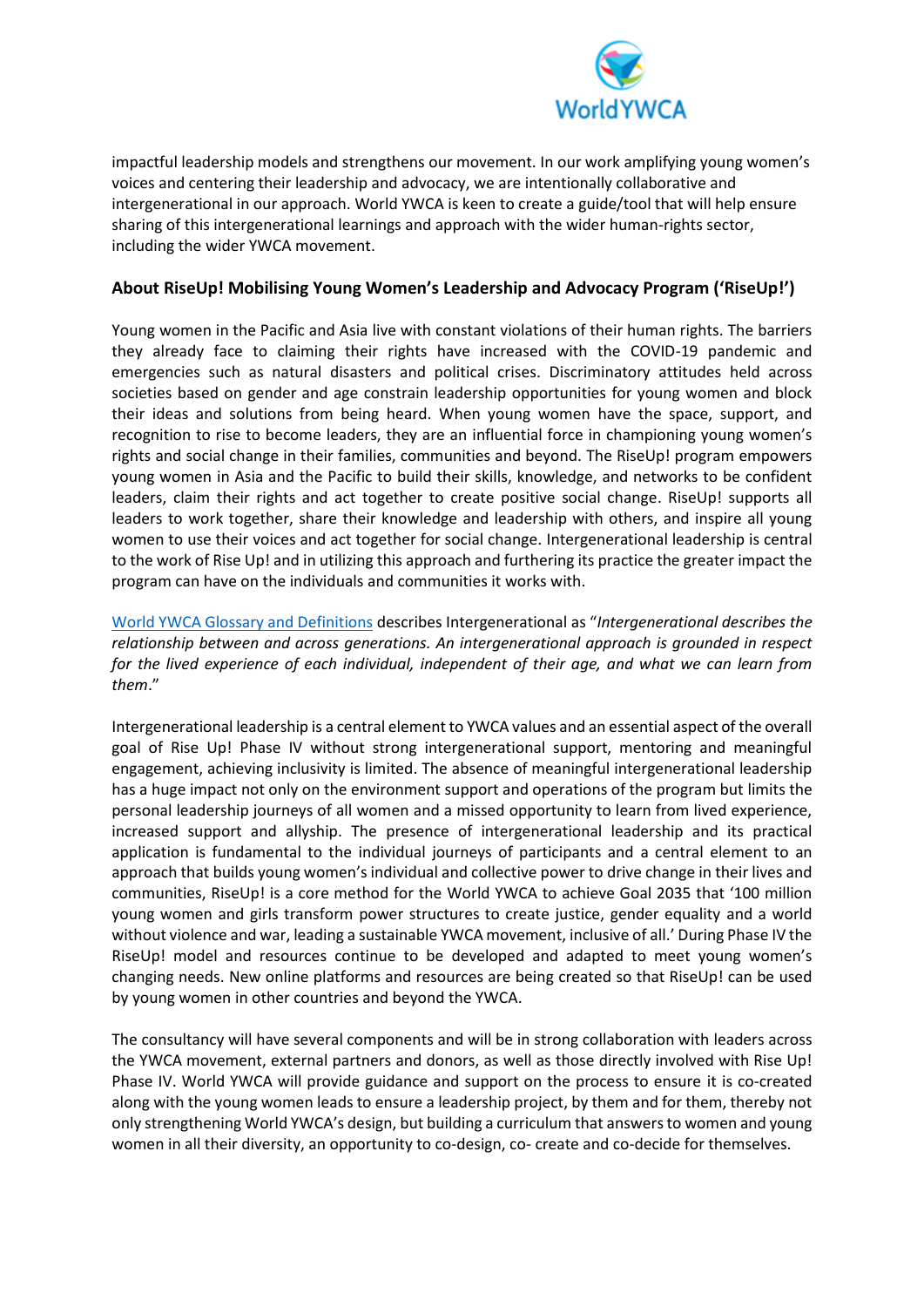

# **Scope of Work: Proposed Activities, Timelines and Processes**

- This is a remote consultancy. The consultant must work through virtual communication and be proactive and engaging. If at all there is traveling required as a part of the work, World YWCA will help scope and plan the travel.
- World YWCA created a "Young Women Consultation Methodology" developed by young women and has been tested and proven to be a great tool for engagement and evaluation, working with young women to understand their needs, their perspectives, work and impact on them. The Consultant will be required to use the methodology, as suitable, to facilitate the co-creation of Intergenerational Leadership guide/tool: Mapping to practical application. This will be finalised through a common understanding built during the process by the World YWCA team.
- The Consultancy requires high amount of interaction over time zones. English is the required language, with keen interest in inclusivity to ensure barriers are overcome in content creation.
- The Consultant/s must use participatory, inclusive, and supportive methods of work as much as possible, to ensure that the young women leads and World YWCA contact points directly involved in the various elements of the consultancy as detailed below.

| Description of activity                                                                                                                                                                               | Indicative<br>number | Output                                                                                                                                                                                                                                                                | Indicative<br>due<br>date |
|-------------------------------------------------------------------------------------------------------------------------------------------------------------------------------------------------------|----------------------|-----------------------------------------------------------------------------------------------------------------------------------------------------------------------------------------------------------------------------------------------------------------------|---------------------------|
|                                                                                                                                                                                                       | of days              |                                                                                                                                                                                                                                                                       |                           |
| Research<br>intergenerational<br>leadership<br>theories                                                                                                                                               | 10 days              | Detailed report containing literature<br>review on current theories and overview<br>of models as well as relevant research                                                                                                                                            | August 1, 2022            |
| and models                                                                                                                                                                                            |                      | already in existence                                                                                                                                                                                                                                                  |                           |
| Scope World YWCA<br>Intergenerational<br>Leadership Approach                                                                                                                                          | 10 days              | Conduct a a series of individual meetings<br>and focus groups with key YWCA leaders<br>to determine the current manifestation<br>of intergenerational leadership in MA<br>and team specific settings                                                                  | August 15, 2022           |
|                                                                                                                                                                                                       |                      | Summarise findings                                                                                                                                                                                                                                                    |                           |
| Consult with<br>YWCA<br>Leaders and partners<br>the<br>in<br>gaps<br>on<br>approach and ways to<br>improve and further<br>develop<br>from<br>an<br>individual<br>and<br>organisational<br>perspective | 10 days              | Engagement with YWCA Leaders and<br>partners across the human-rights space<br>in a series of interviews and focus groups<br>to determine gaps and potential new<br><i>innovations</i><br>ways to<br>demonstrate<br>intergenerational leadership<br>Summarise findings | August 31, 2022           |
| Develop<br>Intergenerational<br>Leadership tool final<br>content                                                                                                                                      | 10 days              | Provide suggestions on Intergenerational<br>Leadership tool based on the insights and<br>findings from research, scoping and<br>of the<br>consultation<br>movement<br>in<br>consultation<br>with<br>close<br>and<br>in                                                | September<br>12,<br>2022  |

The timeframes listed below are tentative and subject to amendment during the planning phase.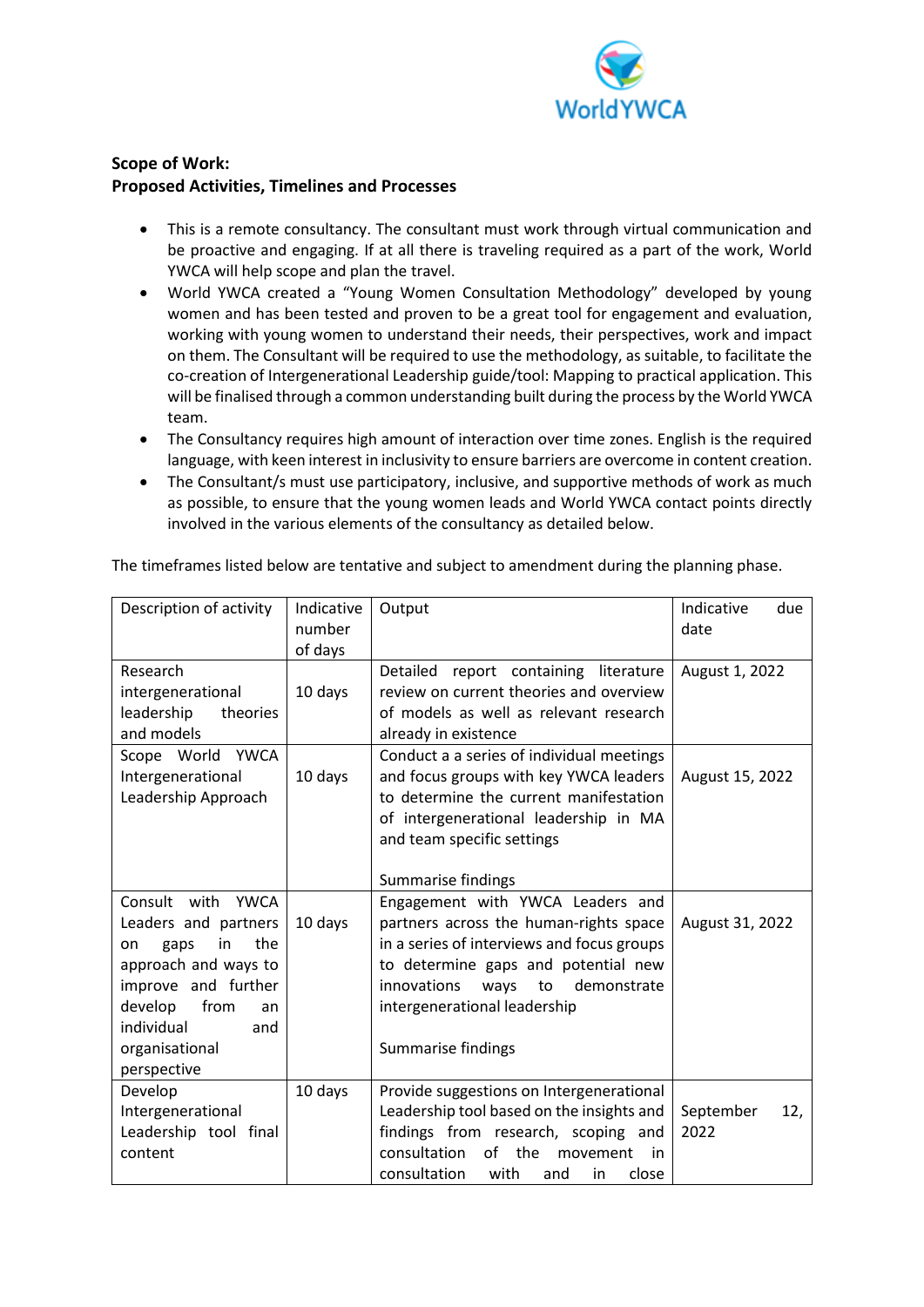

|                                           |         | consultation with World YWCA                                                                                                                                                                             |                          |
|-------------------------------------------|---------|----------------------------------------------------------------------------------------------------------------------------------------------------------------------------------------------------------|--------------------------|
| Assist<br>Revised<br>with<br>versions     | 10 days | from<br>key<br>Incorporate<br>comments<br>stakeholders and by World YWCA.                                                                                                                                | 26,<br>September<br>2022 |
| design<br>Final material<br>and approvals | 10 days | Develop suite of communication tools, to<br>include one pagers, pamphlets and<br>guides to implement and incorporate the<br>approach from various perspectives in<br>close consultation with World YWCA. | October 5, 2022          |

### **Ideal Profile of Consultants:**

- Excellent skills and experience in feminist research and consultation practices;
- Existing knowledge and experience of upcoming leadership approaches in the women's space, in particular intergenerational leadership;
- Knowledge of Women's leadership development, gender, civil society engagement and women's rights in general and feminism;
- Expertise and demonstrated experience in young women's leadership and civil society engagement;
- Comprehensive experience and understanding of gender equality issues, diversity and equity and decolonization of organisations and operations;
- Inter-personal skills and participatory tact in working with a range of diverse women, young women along with wider civil society stakeholders;
- Demonstrated experience in brining approaches to life, socializing concepts through a variety of methods and mediums;
- Atleast 2-3 members in the team will be an added advantage; with a designer in the team if possible;
- Experience in consultative, co-created, inclusive design thinking.
- Progressive feminist language understanding will be a key asset.

## **Application Process and Timelines:**

Proposals will need to include the following information:

- A draft scope of services/ tentative plan of action on process;
- Draft budget;
- Outline key skills, experiences and justification, including adviser fees and proposed role in meeting the design milestones outlined in this document.
- Sample of previous work done.
- 1-2 references for checks to be made at later stage.
- Evidence of registration/status as a consultant (independent or working under a company) able to invoice the World YWCA in Switzerland and cover all taxes and legal obligations in the country where they are based/work.
- The Consultant should send the package of above listed documents either in word or pdf format to: [hresources@worldywca.org](mailto:hresources@worldywca.org)